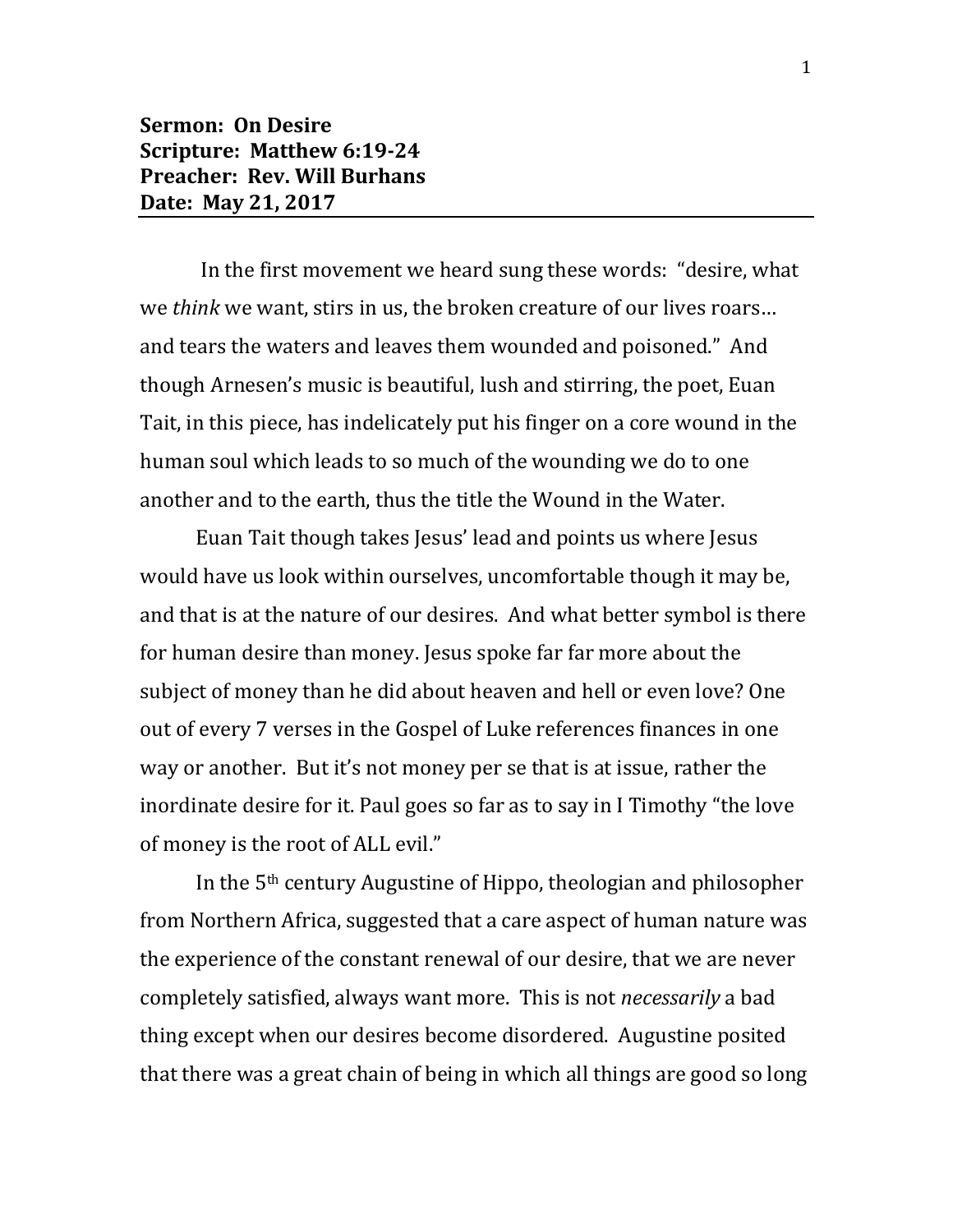as they participate in God, the source of their being. But when we pursue the lower things on the chain of being for their own sake and forget their true end, which is in service to God and God's goodness, our desires become disordered. So, for instance, Augustine, speaking from personal experience as quite a playboy in his teenage years, said that sexuality is a good and right thing but becomes disordered when sex becomes the focus rather than the deeper love we desire. Or, more to the point of our cantata today, we desire to create but when our creating involves the rape and abuse of the earth, we have placed our desire to create above our love and desire for God. Augustine explains human sinfulness saying "we have an immoderate urge toward those things at the bottom end of the scale of good and we then abandon the higher and supreme goods, that is God's truth and God's law." Not to put too fine a point on it Jesus says "you cannot serve money and God, it's gotta be one or the other".

The problem with Augustine's theory and Jesus' teaching, is that such a perspective on human desire is completely at odds with our consumer culture. We have a society that thrives off of the constant renewal of our desires. In fact our system escalates our desires and trafficks in what has been called "the organized creation of dissatisfaction," placing its faith in markets above all else as the primary means for achieving the public good. And the problem with handing it all over to markets is that the priests of the free market, be they economists or major CEO's or advertising agents approach the human being in quite different terms than Jesus and his church does.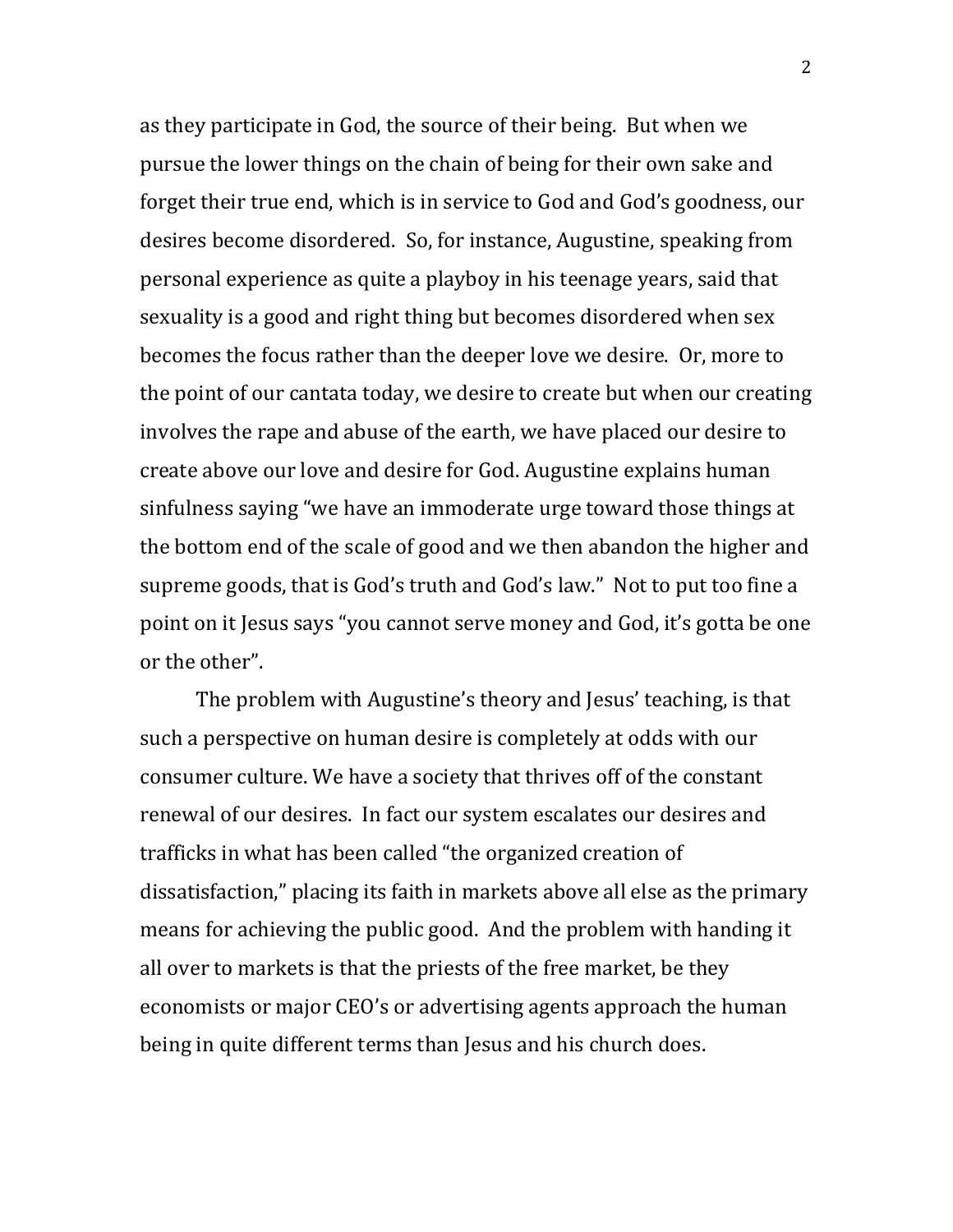William Cavanaugh writes about this in his book Being Consumed: Economics and Christian Desire.\* In discussing the basic approach of free market capitalism he contrasts the Christian perspective on desire with the market perspective saying "a market is free if individuals are free to choose their own ends based upon nothing more than their own wants.… however [from a Christian perspective]… we desperately need NOT to be left to the tyranny of our own wants… True freedom is not just following whatever desires we happen to have but cultivating the right desires." Freedom from a market perspective is the freedom FROM any interference in the pursuit of what we want and freedom from a Christian perspective is freedom TO direct our desires towards the good ends to which God has designed His creation.

So Jesus says "seek ye first the kingdom of God and all else will follow, all else will be in its proper place" while Free Market Capitalism says "seek ye first a free exchange of goods and all else will follow." Jesus says "you cannot serve both God and money" and Free Market Capitalism says "sure, go ahead and serve God in church and in soup kitchens, just don't let your belief in God curb the flow of market forces." The invisible hand of the market has its way in our lives and our world for good in certain ways, true, but for ill in many other ways and, from a faith perspective, there's only one invisible hand that should have its way in our world and that is God's and God's alone.

"Desire, what we think we want, stirs in us and tears the waters and leaves them wounded and poisoned." And that is the result not of a Judeo-Christian theology where God gives humans dominion over the earth, but a free-market ideology where we have collectively given over